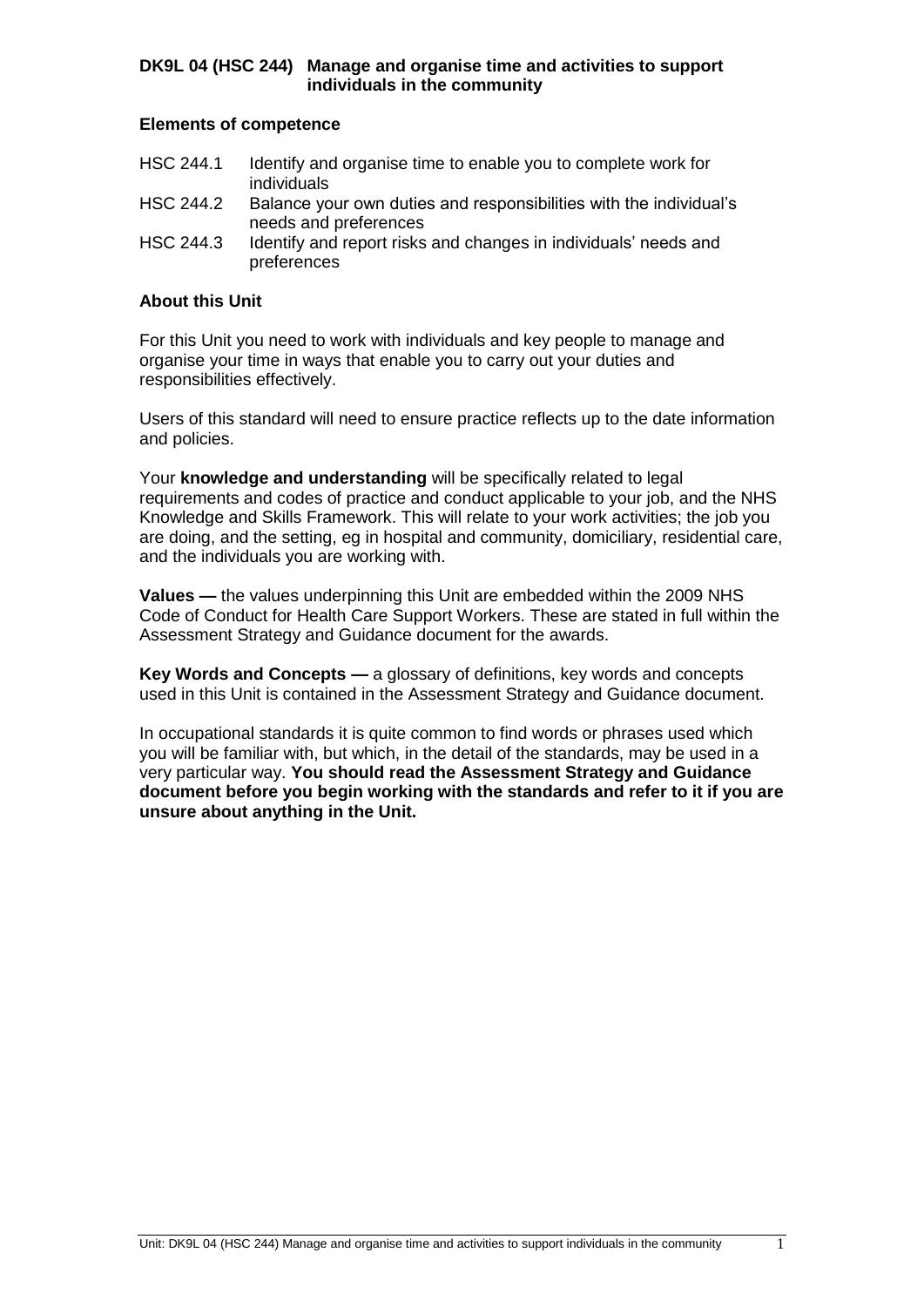# **Specific Evidence Requirements for the Unit**

# **It is essential that you adhere to the Evidence Requirements for this Unit**

|                                          | <b>SPECIFIC EVIDENCE REQUIREMENTS FOR THIS UNIT</b>                                                                                                                                                                                                                                                                                                                                                                                                                                                                                                                                                                                                                                                                                                                                                                                                                                                                                                                                                                                                                                                                                                                                                                                                                                                                                                                                                                                                                                                                                                                                                                                                                                                                                                                                                                                                                                 |
|------------------------------------------|-------------------------------------------------------------------------------------------------------------------------------------------------------------------------------------------------------------------------------------------------------------------------------------------------------------------------------------------------------------------------------------------------------------------------------------------------------------------------------------------------------------------------------------------------------------------------------------------------------------------------------------------------------------------------------------------------------------------------------------------------------------------------------------------------------------------------------------------------------------------------------------------------------------------------------------------------------------------------------------------------------------------------------------------------------------------------------------------------------------------------------------------------------------------------------------------------------------------------------------------------------------------------------------------------------------------------------------------------------------------------------------------------------------------------------------------------------------------------------------------------------------------------------------------------------------------------------------------------------------------------------------------------------------------------------------------------------------------------------------------------------------------------------------------------------------------------------------------------------------------------------------|
|                                          | <b>Simulation:</b>                                                                                                                                                                                                                                                                                                                                                                                                                                                                                                                                                                                                                                                                                                                                                                                                                                                                                                                                                                                                                                                                                                                                                                                                                                                                                                                                                                                                                                                                                                                                                                                                                                                                                                                                                                                                                                                                  |
| ٠                                        | Simulation is <b>NOT</b> permitted for any part of this Unit.                                                                                                                                                                                                                                                                                                                                                                                                                                                                                                                                                                                                                                                                                                                                                                                                                                                                                                                                                                                                                                                                                                                                                                                                                                                                                                                                                                                                                                                                                                                                                                                                                                                                                                                                                                                                                       |
| $\blacklozenge$                          | The following forms of evidence ARE mandatory:                                                                                                                                                                                                                                                                                                                                                                                                                                                                                                                                                                                                                                                                                                                                                                                                                                                                                                                                                                                                                                                                                                                                                                                                                                                                                                                                                                                                                                                                                                                                                                                                                                                                                                                                                                                                                                      |
| ٠<br>٠                                   | Direct Observation: Your assessor or expert witness must observe you in real work<br>activities. Their confirmation of your practice will provide evidence for a significant<br>amount of the performance criteria in this Unit. For example, your assessor may<br>observe you working with individuals, key people and others to identify any special<br>requirements you need to take account of when working with individuals.<br>Professional discussion: Describes your actions in a particular situation and reflect<br>on the reason(s) why you practice that way. For example, your assessor may ask you<br>to explain why it is important to report on any difficulties you have had in completing<br>your work activities within the allotted timescales and according to the individuals<br>needs and preferences.                                                                                                                                                                                                                                                                                                                                                                                                                                                                                                                                                                                                                                                                                                                                                                                                                                                                                                                                                                                                                                                       |
|                                          | Competence of performance and knowledge could also be demonstrated using a<br>variety of evidence from the following:                                                                                                                                                                                                                                                                                                                                                                                                                                                                                                                                                                                                                                                                                                                                                                                                                                                                                                                                                                                                                                                                                                                                                                                                                                                                                                                                                                                                                                                                                                                                                                                                                                                                                                                                                               |
| $\blacklozenge$<br>٠<br>٠<br>٠<br>٠<br>٠ | Reflective Account: These are written pieces of work which allow you to reflect on the<br>course of action you took in a specific situation to identify any learning from the piece of<br>work and to describe what you might do differently in the light of your new knowledge.<br>Questioning/professional discussion: May be used to provide evidence of<br>knowledge, legislation, policies and procedures which cannot be fully evidenced<br>through direct observation or reflective accounts. In addition your assessor/mentor or<br>expert witness may also ask questions to clarify aspects of your practice.<br><b>Expert Witness:</b> A designated expert witness, eg a senior member of staff, may<br>provide a direct observation of your practice, or record a professional discussion they<br>have held with you on a specific piece of practice.<br>Witness Testimony: Can be a confirmation or authentication of the activities described<br>in your evidence which your assessor or mentor has not seen.<br>Products: These can be any record that you would normally use within your normal<br>role, eg you should not put confidential records in your portfolio; they can remain where<br>they are normally stored and be checked by your assessor and internal verifier.<br>Prior Learning: You may be able to use recorded prior learning from a course of<br>training you have attended within the last two years. Discussion on the relevance of<br>this should form part of your assessment plan for each Unit.<br>Simulation: There may be times when you have to demonstrate you are competent in<br>a situation that does not arise naturally through your work role, eg dealing with violent<br>or abusive behaviour. The Evidence Requirements in each Unit provide specific<br>guidance regarding the use of simulation.<br><b>GENERAL GUIDANCE</b> |
|                                          |                                                                                                                                                                                                                                                                                                                                                                                                                                                                                                                                                                                                                                                                                                                                                                                                                                                                                                                                                                                                                                                                                                                                                                                                                                                                                                                                                                                                                                                                                                                                                                                                                                                                                                                                                                                                                                                                                     |
|                                          | Prior to commencing this Unit you should agree and complete an assessment plan with<br>your assessor which details the assessment methods you will be using, and the tasks<br>you will be undertaking to demonstrate your competence.<br>Evidence must be provided for ALL of the performance criteria, ALL of the knowledge.<br>The evidence must reflect the policies and procedures of your workplace and be linked<br>to current legislation, values and the principles of best practice within the Health Care                                                                                                                                                                                                                                                                                                                                                                                                                                                                                                                                                                                                                                                                                                                                                                                                                                                                                                                                                                                                                                                                                                                                                                                                                                                                                                                                                                 |

sector. This will include the National Service Standards for your areas of work.

All evidence must relate to your own work practice. $\bullet$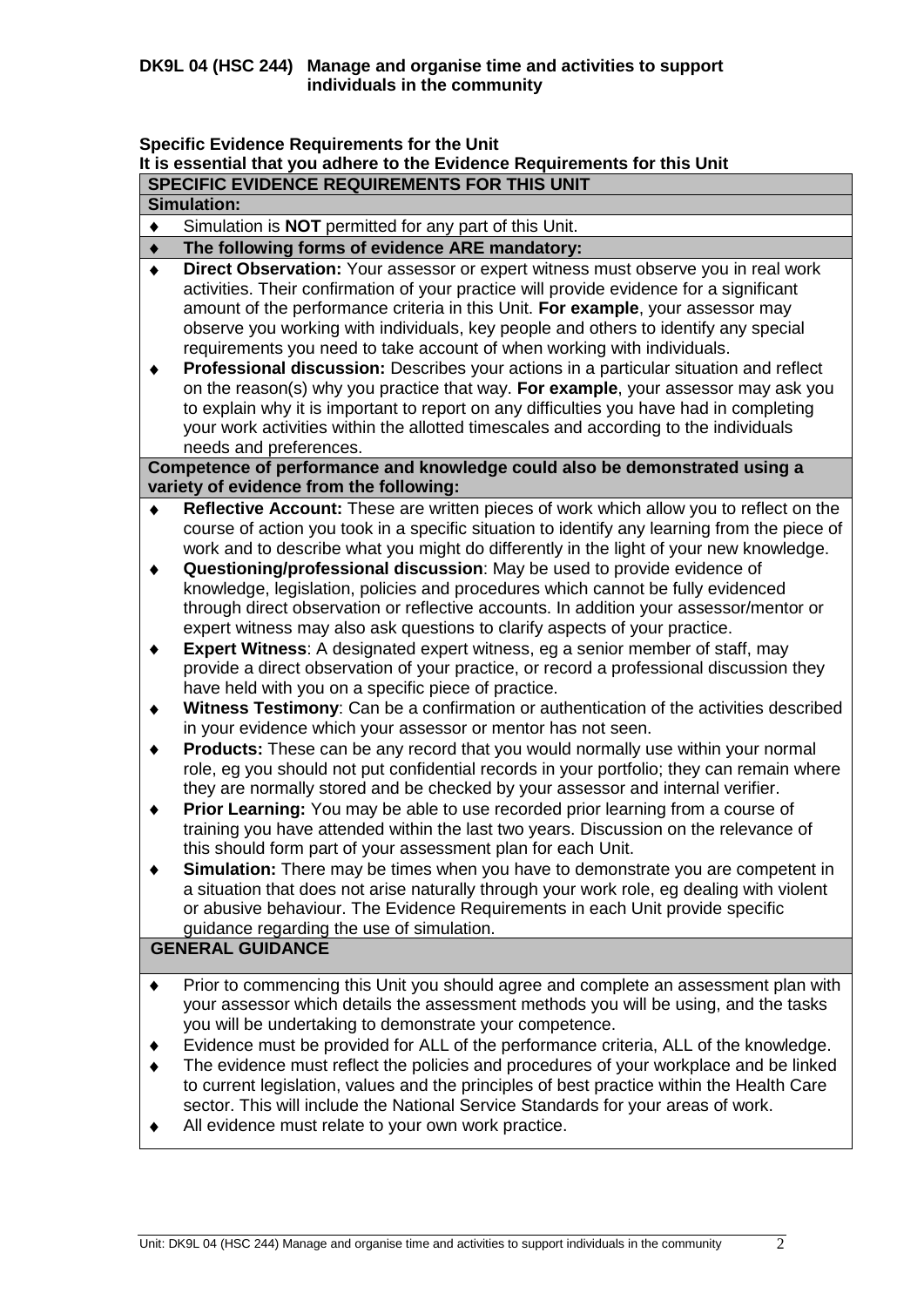# **KNOWLEDGE SPECIFICATION FOR THIS UNIT**

Competent practice is a combination of the application of skills and knowledge informed by values and ethics. This specification details the knowledge and understanding required to carry out competent practice in the performance described in this Unit.

When using this specification **it is important to read the knowledge requirements in relation to expectations and requirements of your job role**.

**You need to provide evidence for ALL knowledge points listed below. There are a variety of ways this can be achieved so it is essential that you read the 'knowledge evidence' section of the Assessment Guidance.**

|                | You need to show that you know, understand and can apply in<br>practice:                                       | <b>Enter</b><br><b>Evidence</b><br><b>Numbers</b> |  |  |  |  |  |  |  |
|----------------|----------------------------------------------------------------------------------------------------------------|---------------------------------------------------|--|--|--|--|--|--|--|
| <b>Values</b>  |                                                                                                                |                                                   |  |  |  |  |  |  |  |
| $\mathbf{1}$   | Legal and organisational requirements on equality, diversity,                                                  |                                                   |  |  |  |  |  |  |  |
|                | discrimination and rights when managing and organising time                                                    |                                                   |  |  |  |  |  |  |  |
|                | and activities to support individuals in the community.                                                        |                                                   |  |  |  |  |  |  |  |
| $\overline{2}$ | The individual's rights to refuse access to their homes and                                                    |                                                   |  |  |  |  |  |  |  |
|                | actions to take when this happens.                                                                             |                                                   |  |  |  |  |  |  |  |
| 3              | How to balance your work activities with the needs and                                                         |                                                   |  |  |  |  |  |  |  |
|                | preferences of individuals and key people.                                                                     |                                                   |  |  |  |  |  |  |  |
| $\overline{4}$ | How to provide active support and promote the individual's                                                     |                                                   |  |  |  |  |  |  |  |
|                | rights, choices and well-being when managing and organising                                                    |                                                   |  |  |  |  |  |  |  |
|                | time and activities to support individuals in the community.                                                   |                                                   |  |  |  |  |  |  |  |
|                | Legislation and organisational policy and procedures                                                           |                                                   |  |  |  |  |  |  |  |
| 5              | Codes of practice and conduct; standards and guidance<br>relevant to your own and the roles, responsibilities, |                                                   |  |  |  |  |  |  |  |
|                | accountability and duties of others when managing and                                                          |                                                   |  |  |  |  |  |  |  |
|                | organising time and activities to support individuals in the                                                   |                                                   |  |  |  |  |  |  |  |
|                | community.                                                                                                     |                                                   |  |  |  |  |  |  |  |
| 6              | Current local, UK legislation, and organisational requirements,                                                |                                                   |  |  |  |  |  |  |  |
|                | procedures and practices for:                                                                                  |                                                   |  |  |  |  |  |  |  |
|                | accessing records and information about individuals and<br>(a)                                                 |                                                   |  |  |  |  |  |  |  |
|                | key people                                                                                                     |                                                   |  |  |  |  |  |  |  |
|                | recording, reporting, confidentiality and sharing<br>(b)                                                       |                                                   |  |  |  |  |  |  |  |
|                | information, including data protection                                                                         |                                                   |  |  |  |  |  |  |  |
|                | health, safety, assessing and managing risks associated<br>(c)                                                 |                                                   |  |  |  |  |  |  |  |
|                | with managing and organising time and activities to                                                            |                                                   |  |  |  |  |  |  |  |
|                | support individuals in the community                                                                           |                                                   |  |  |  |  |  |  |  |
|                | the protection of individuals from danger and harm<br>(d)                                                      |                                                   |  |  |  |  |  |  |  |
|                | keeping yourself and others safe<br>(e)                                                                        |                                                   |  |  |  |  |  |  |  |
|                | gaining access to the individuals' property<br>(f)                                                             |                                                   |  |  |  |  |  |  |  |
|                | managing and organising time and activities to support<br>(g)                                                  |                                                   |  |  |  |  |  |  |  |
|                | individuals in the community                                                                                   |                                                   |  |  |  |  |  |  |  |
| $\overline{7}$ | Frameworks and guidance on standards of services and                                                           |                                                   |  |  |  |  |  |  |  |
|                | practice, relevant to gaining access to and working within                                                     |                                                   |  |  |  |  |  |  |  |
|                | individuals' homes and in the community                                                                        |                                                   |  |  |  |  |  |  |  |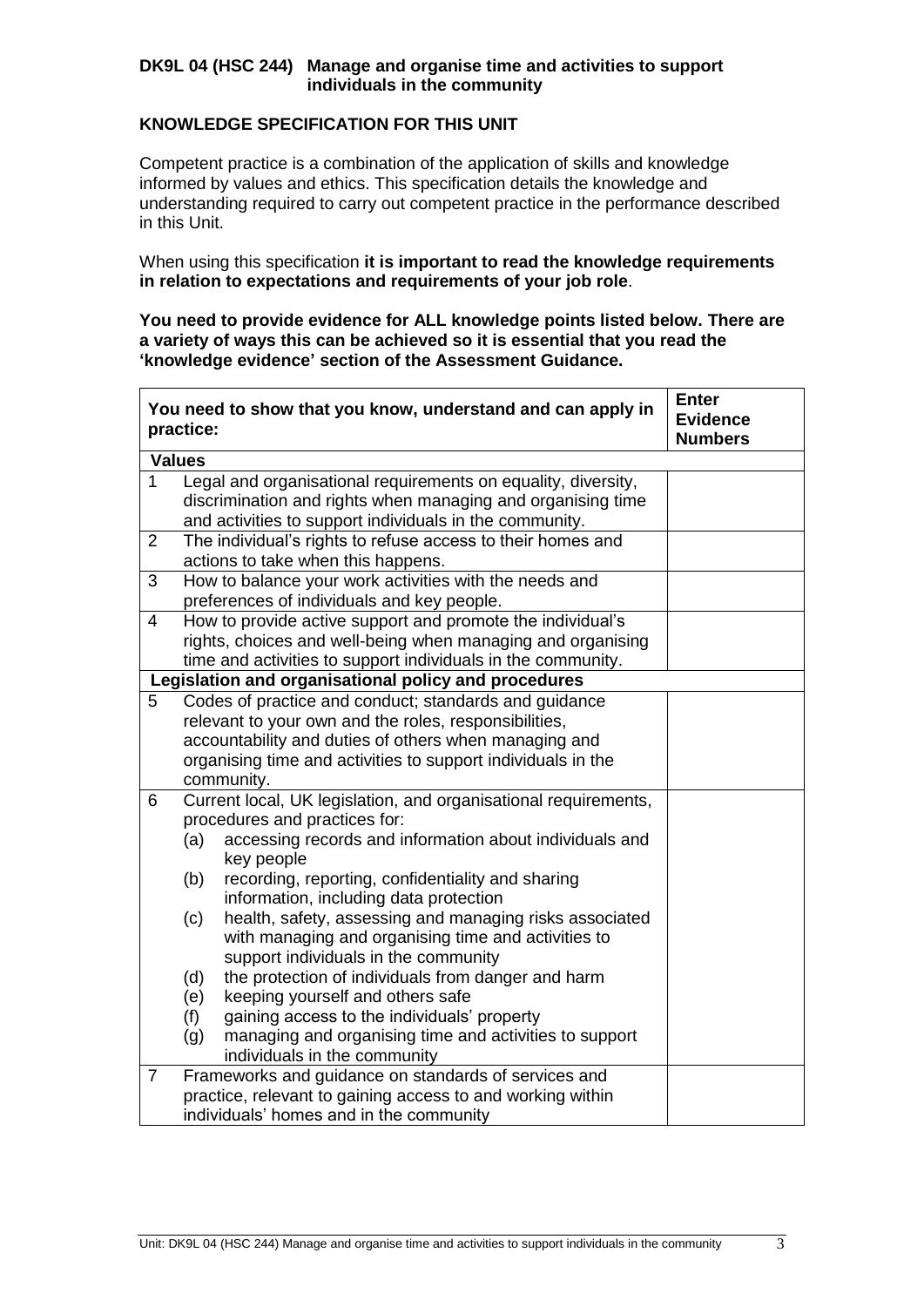|                  | You need to show that you know, understand and can apply in<br>practice:                                                                                                                                               | <b>Enter</b><br><b>Evidence</b><br><b>Numbers</b> |
|------------------|------------------------------------------------------------------------------------------------------------------------------------------------------------------------------------------------------------------------|---------------------------------------------------|
|                  | Theory and practice                                                                                                                                                                                                    |                                                   |
| 8                | Where to go to access information that will inform you of<br>practice activities.                                                                                                                                      |                                                   |
| 9                | Actions to take when you observe key changes in the condition<br>and circumstances of individuals.                                                                                                                     |                                                   |
| 10 <sup>°</sup>  | The best ways to work with individuals and key people so that<br>they have confidence in you.                                                                                                                          |                                                   |
| 11               | How to manage and organise your time to enable you carry<br>out your work activities.                                                                                                                                  |                                                   |
| 12 <sup>°</sup>  | Where and how to access information about individuals, key<br>people and others.                                                                                                                                       |                                                   |
| 13 <sup>°</sup>  | Why you need to keep the appropriate people informed of your<br>whereabouts at all times.                                                                                                                              |                                                   |
| 14               | The type of requests you get from individuals that you are<br>unable to fulfil and how to deal with such requests.                                                                                                     |                                                   |
| 15 <sub>15</sub> | The type of activities that individuals might do that could be<br>injurious to their health and well-being; why these differ for<br>different individuals and the actions to take when you observe<br>such activities. |                                                   |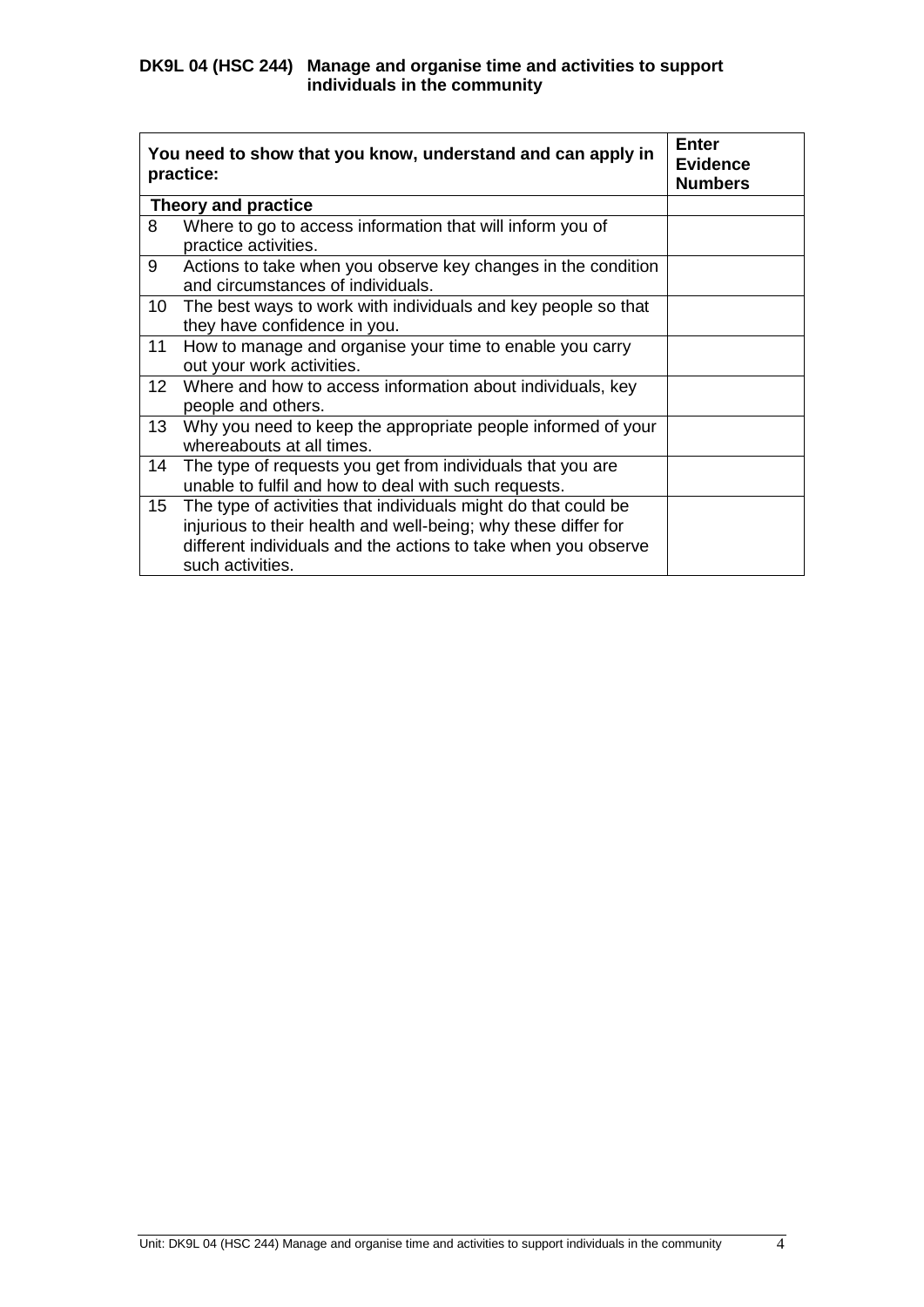#### **Element DK9L 04.1 Identify and organise time to enable you to complete work for individuals**

|                | <b>Performance Criteria</b>                                               |  |           |           |   |   |           |           |
|----------------|---------------------------------------------------------------------------|--|-----------|-----------|---|---|-----------|-----------|
|                |                                                                           |  | <b>RA</b> | <b>EW</b> | Q | P | <b>WT</b> | <b>PD</b> |
| $\mathbf{1}$   | Agree with appropriate people:                                            |  |           |           |   |   |           |           |
|                | (a) the activities to be undertaken                                       |  |           |           |   |   |           |           |
|                | (b) how often, and when you are                                           |  |           |           |   |   |           |           |
|                | required to carry out your work                                           |  |           |           |   |   |           |           |
|                | activities                                                                |  |           |           |   |   |           |           |
|                | (c) the time that has been allowed for                                    |  |           |           |   |   |           |           |
|                | the work activities                                                       |  |           |           |   |   |           |           |
| 2              | Work with individuals, key people and                                     |  |           |           |   |   |           |           |
|                | others to identify any special                                            |  |           |           |   |   |           |           |
|                | requirements you need to take account                                     |  |           |           |   |   |           |           |
|                | of when working with individuals.                                         |  |           |           |   |   |           |           |
| 3              | Ensure that you have access to, and                                       |  |           |           |   |   |           |           |
|                | understand information about any                                          |  |           |           |   |   |           |           |
|                | potential risks and health and safety                                     |  |           |           |   |   |           |           |
|                | issues associated with:                                                   |  |           |           |   |   |           |           |
|                | (a) working with individuals in the                                       |  |           |           |   |   |           |           |
|                | community                                                                 |  |           |           |   |   |           |           |
|                | (b) the work activities you are carrying                                  |  |           |           |   |   |           |           |
| 4              | out<br>Ensure that:                                                       |  |           |           |   |   |           |           |
|                |                                                                           |  |           |           |   |   |           |           |
|                | (a) you have contact information for<br>individuals and your organisation |  |           |           |   |   |           |           |
|                | (b) the organisation has contact                                          |  |           |           |   |   |           |           |
|                | information for you and knows                                             |  |           |           |   |   |           |           |
|                | where you are at all times                                                |  |           |           |   |   |           |           |
| 5              | Organise your time to enable you to                                       |  |           |           |   |   |           |           |
|                | complete work activities in a way that                                    |  |           |           |   |   |           |           |
|                | meets individuals' needs and                                              |  |           |           |   |   |           |           |
|                | preferences and are according to legal                                    |  |           |           |   |   |           |           |
|                | and organisational requirements.                                          |  |           |           |   |   |           |           |
| 6              | Report on any difficulties you have had                                   |  |           |           |   |   |           |           |
|                | in completing your work activities within                                 |  |           |           |   |   |           |           |
|                | the allotted timescales and according                                     |  |           |           |   |   |           |           |
|                | to individuals needs and preferences.                                     |  |           |           |   |   |           |           |
| $\overline{7}$ | Complete records and reports within                                       |  |           |           |   |   |           |           |
|                | confidentiality agreements and                                            |  |           |           |   |   |           |           |
|                | according to legal and organisational                                     |  |           |           |   |   |           |           |
|                | requirements.                                                             |  |           |           |   |   |           |           |

*DO = Direct Observation RA = Reflective Account Q = Questions PD* = *Professional Discussion*

*EW = Expert Witness P = Product (Work) WT = Witness Testimony*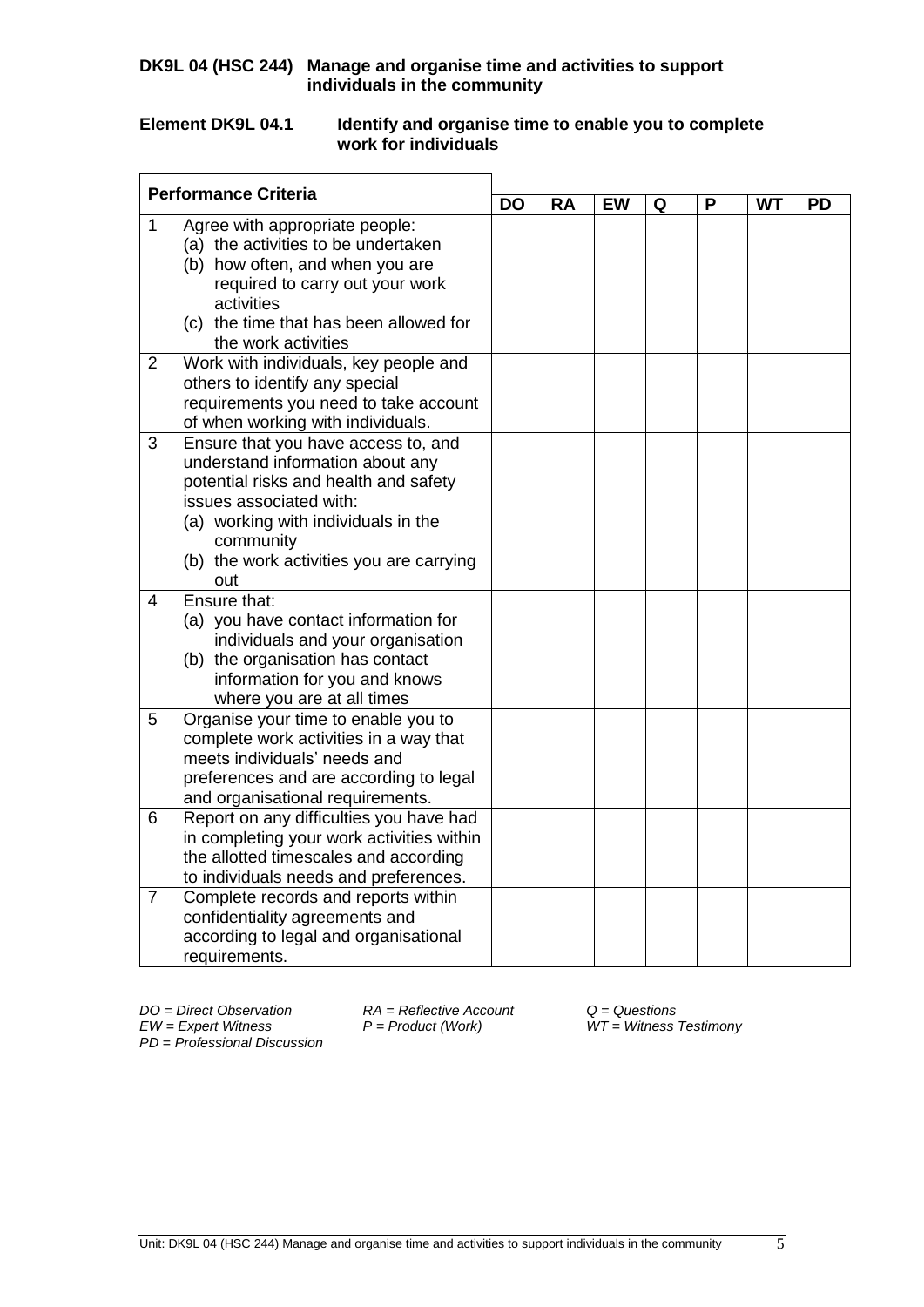#### **Element DK9L 04.2 Balance your own duties and responsibilities with the individual's needs and preferences**

| <b>Performance Criteria</b> |                                                                                |  |           |           |   |   |           |           |
|-----------------------------|--------------------------------------------------------------------------------|--|-----------|-----------|---|---|-----------|-----------|
|                             |                                                                                |  | <b>RA</b> | <b>EW</b> | Q | P | <b>WT</b> | <b>PD</b> |
| 1                           | Work with individuals to identify the<br>preferences they have for the way you |  |           |           |   |   |           |           |
|                             | carry out your work activities, ensuring                                       |  |           |           |   |   |           |           |
|                             | that you respect their experiences,                                            |  |           |           |   |   |           |           |
|                             | expertise and their cultural and                                               |  |           |           |   |   |           |           |
|                             | religious requirements.                                                        |  |           |           |   |   |           |           |
| $\overline{2}$              | Carry out your work activities in ways                                         |  |           |           |   |   |           |           |
|                             | that respect, value and are responsive                                         |  |           |           |   |   |           |           |
|                             | to the contribution of key people within                                       |  |           |           |   |   |           |           |
|                             | individuals' lives.                                                            |  |           |           |   |   |           |           |
| 3                           | Ensure that:                                                                   |  |           |           |   |   |           |           |
|                             | (a) you work within legal and                                                  |  |           |           |   |   |           |           |
|                             | organisational health and safety                                               |  |           |           |   |   |           |           |
|                             | policies and procedures                                                        |  |           |           |   |   |           |           |
|                             | (b) you do not put yourself, individuals,                                      |  |           |           |   |   |           |           |
|                             | key people and other people at                                                 |  |           |           |   |   |           |           |
|                             | unnecessary risk<br>(c) you behave in ways that gives                          |  |           |           |   |   |           |           |
|                             | individuals' confidence in the                                                 |  |           |           |   |   |           |           |
|                             | organisation for whom you work                                                 |  |           |           |   |   |           |           |
| 4                           | Taking account of the individual's                                             |  |           |           |   |   |           |           |
|                             | preferences, you agree with them:                                              |  |           |           |   |   |           |           |
|                             | (a) what needs to be done                                                      |  |           |           |   |   |           |           |
|                             | (b) how you are should do it                                                   |  |           |           |   |   |           |           |
|                             | (c) the time you have been allocated                                           |  |           |           |   |   |           |           |
|                             | to complete your work                                                          |  |           |           |   |   |           |           |
|                             | (d) any health, safety or other issues                                         |  |           |           |   |   |           |           |
|                             | that you have to take into account                                             |  |           |           |   |   |           |           |
|                             | when carrying out your work                                                    |  |           |           |   |   |           |           |
|                             | activities                                                                     |  |           |           |   |   |           |           |
| 5                           | Follow organisational procedures<br>when:                                      |  |           |           |   |   |           |           |
|                             | (a) you cannot complete the work                                               |  |           |           |   |   |           |           |
|                             | activities to time                                                             |  |           |           |   |   |           |           |
|                             | (b) you are requested to carry out                                             |  |           |           |   |   |           |           |
|                             | additional work activities                                                     |  |           |           |   |   |           |           |
|                             | (c) individuals want you to carry out                                          |  |           |           |   |   |           |           |
|                             | your work activities in ways that                                              |  |           |           |   |   |           |           |
|                             | differ to those set out by your                                                |  |           |           |   |   |           |           |
|                             | organisation                                                                   |  |           |           |   |   |           |           |

*PD* = *Professional Discussion*

*DO = Direct Observation RA = Reflective Account Q = Questions*

*EW = Expert Witness P = Product (Work) WT = Witness Testimony*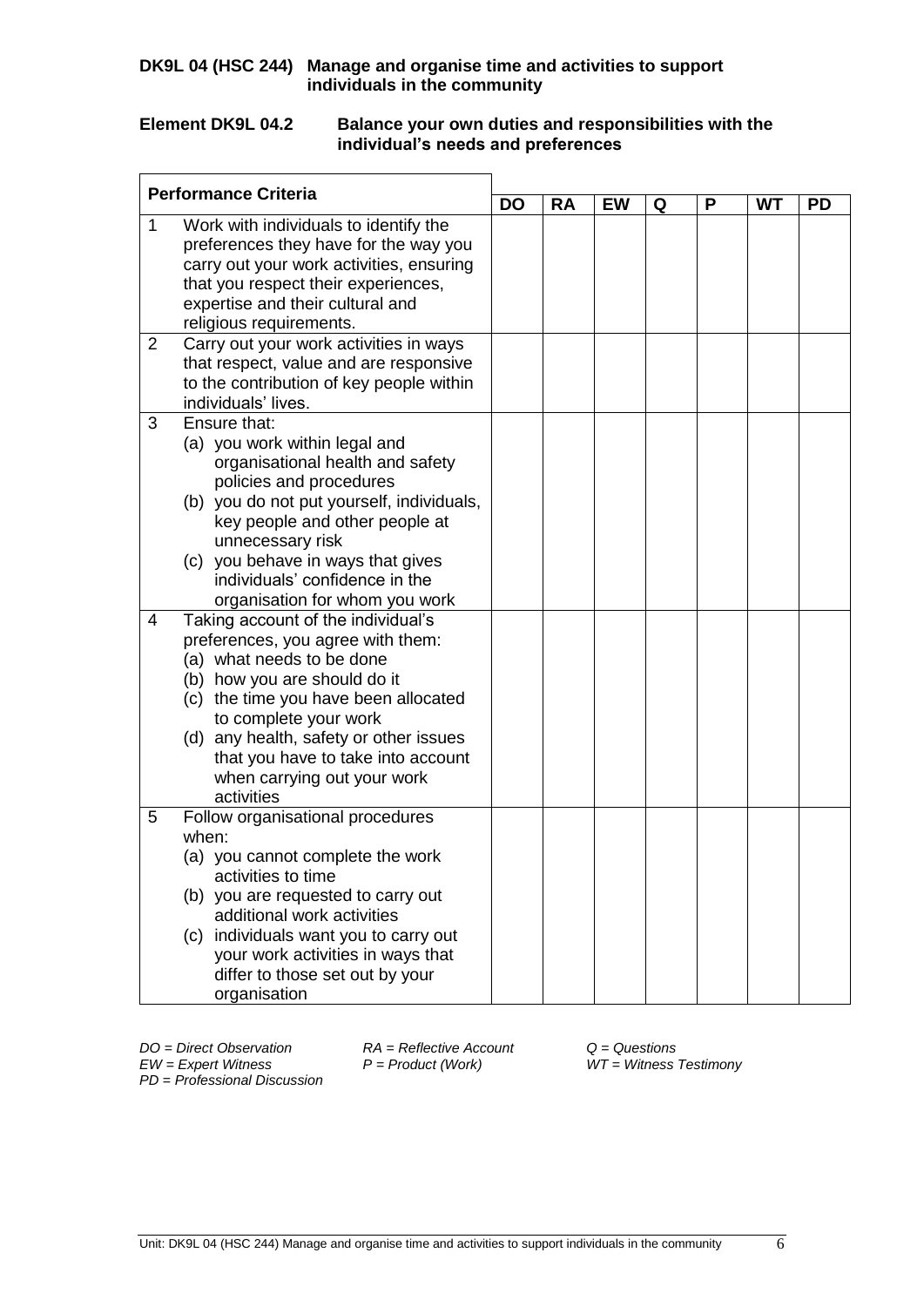## **Element DK9L04.3 Identify and report risks and changes in individuals' needs and preferences**

| <b>Performance Criteria</b> |                                                   | <b>DO</b> |           |           |   |   |    |           |  |
|-----------------------------|---------------------------------------------------|-----------|-----------|-----------|---|---|----|-----------|--|
|                             |                                                   |           | <b>RA</b> | <b>EW</b> | Q | P | WT | <b>PD</b> |  |
| 1                           | Follow organisational policies and                |           |           |           |   |   |    |           |  |
|                             | procedures in an emergency that                   |           |           |           |   |   |    |           |  |
|                             | requires immediate action.                        |           |           |           |   |   |    |           |  |
| $\overline{2}$              | Observe and report changes to:                    |           |           |           |   |   |    |           |  |
|                             | (a) the individual's environment                  |           |           |           |   |   |    |           |  |
|                             | (b) their needs and preferences                   |           |           |           |   |   |    |           |  |
|                             | (c) the support they have been                    |           |           |           |   |   |    |           |  |
|                             | receiving                                         |           |           |           |   |   |    |           |  |
| 3                           | Observe individuals' behaviour and                |           |           |           |   |   |    |           |  |
|                             | their physical and emotional state to             |           |           |           |   |   |    |           |  |
|                             | identify any signs and symptoms of                |           |           |           |   |   |    |           |  |
|                             | change.                                           |           |           |           |   |   |    |           |  |
| 4                           | Work with individuals, key people and             |           |           |           |   |   |    |           |  |
|                             | others to examine possible reasons for            |           |           |           |   |   |    |           |  |
|                             | the changes and any actions that may              |           |           |           |   |   |    |           |  |
| 5                           | be necessary.<br>Take action to address immediate |           |           |           |   |   |    |           |  |
|                             |                                                   |           |           |           |   |   |    |           |  |
| 6                           | concerns.<br>Identify and inform the appropriate  |           |           |           |   |   |    |           |  |
|                             | people when the individual, key people,           |           |           |           |   |   |    |           |  |
|                             | you or others are likely to be put at             |           |           |           |   |   |    |           |  |
|                             | unnecessary risk.                                 |           |           |           |   |   |    |           |  |
| $\overline{7}$              | Report to appropriate organisations               |           |           |           |   |   |    |           |  |
|                             | any changes in individuals that might             |           |           |           |   |   |    |           |  |
|                             | require further action, within                    |           |           |           |   |   |    |           |  |
|                             | confidentiality agreements and                    |           |           |           |   |   |    |           |  |
|                             | according to legal and organisational             |           |           |           |   |   |    |           |  |
|                             | requirements.                                     |           |           |           |   |   |    |           |  |
|                             |                                                   |           |           |           |   |   |    |           |  |

*DO = Direct Observation RA = Reflective Account Q = Questions PD* = *Professional Discussion*

*EW = Expert Witness P = Product (Work) WT = Witness Testimony*